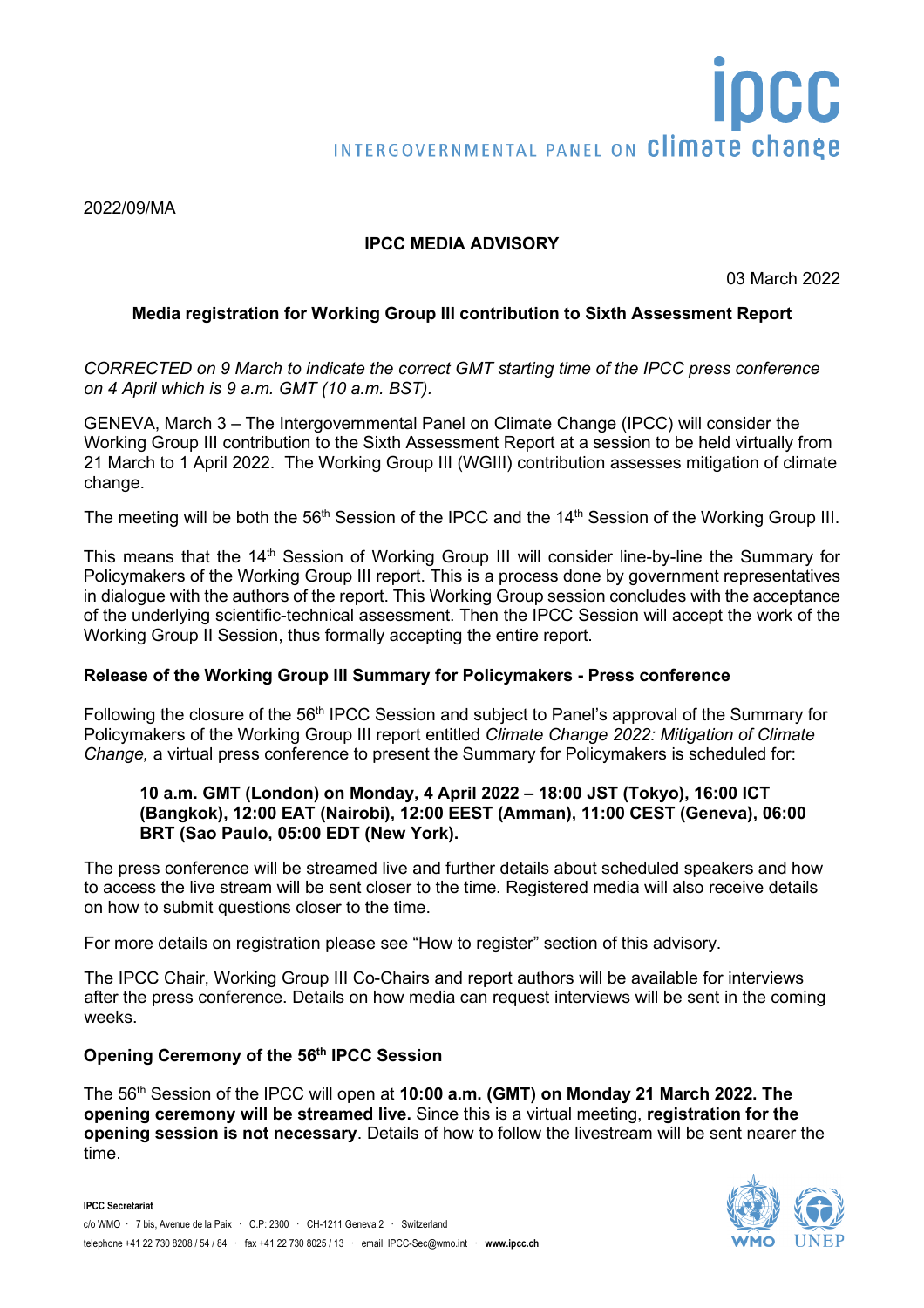The opening ceremony, running for an hour, will include addresses by the IPCC Chair, senior officials from the United Nations Environment Programme, the World Meteorological Organisation the United Nations Framework Convention on Climate Change, and others.

The opening ceremony is open to media. Otherwise the IPCC approval sessions are closed to the public and media.

### **Embargoed materials**

The Summary for Policymakers of *Climate Change 2022: Mitigation of Climate Change*, the press release and other materials will be made available to registered media under embargo shortly after approval of the Summary for Policymakers.

The exact time when the embargoed material will be made available will depend on the duration of the plenary approving the Summary for Policymakers and acceptance of the underlying report. Registered media will receive an email alert once the embargoed materials have been posted.

Please note that registering for the press conference will not automatically provide you with access to embargoed materials. Media representatives wishing to access the embargoed materials must select the option for "embargo" in the online accreditation form, regardless of whether they are registering to attend the press conference or not.

Lifting of the IPCC embargo will coincide with the start of the press conference. Registering for access will require media representatives to adhere to the terms of the embargo. Failure to adhere with the IPCC embargo, e.g. publishing stories based on the embargoed materials before the start of the press conference, will result in IPCC withdrawing access to future embargoed materials and embargo arrangements.

## **How to register**

The IPCC operates its own press [accreditation](https://apps.ipcc.ch/eventmanager/press/login.php) system. Please check our accreditation and registration FAQs:

[https://apps.ipcc.ch/eventmanager/press/docs/ipcc\\_media\\_accreditation\\_FAQs.pdf.](https://apps.ipcc.ch/eventmanager/press/docs/ipcc_media_accreditation_FAQs.pdf)

It is not necessary to register simply to follow the live stream of the press conference. Registration is only required to receive details of how to submit questions during the press conference and/or to access embargoed materials.

**Every IPCC report requires new registration. Even if you successfully registered for a previous report, you must re-register for this one. If you were accredited for the Working Group II report released on 28 February, please simply attach the email from IPCC that had log in details as your credential.**

To register please click the green "Register" button [here](https://apps.ipcc.ch/eventmanager/press/login.php) and fill in the form that comes up. (Do NOT log in). Here is a video [guide.](https://youtu.be/EE-xlFcS1-g)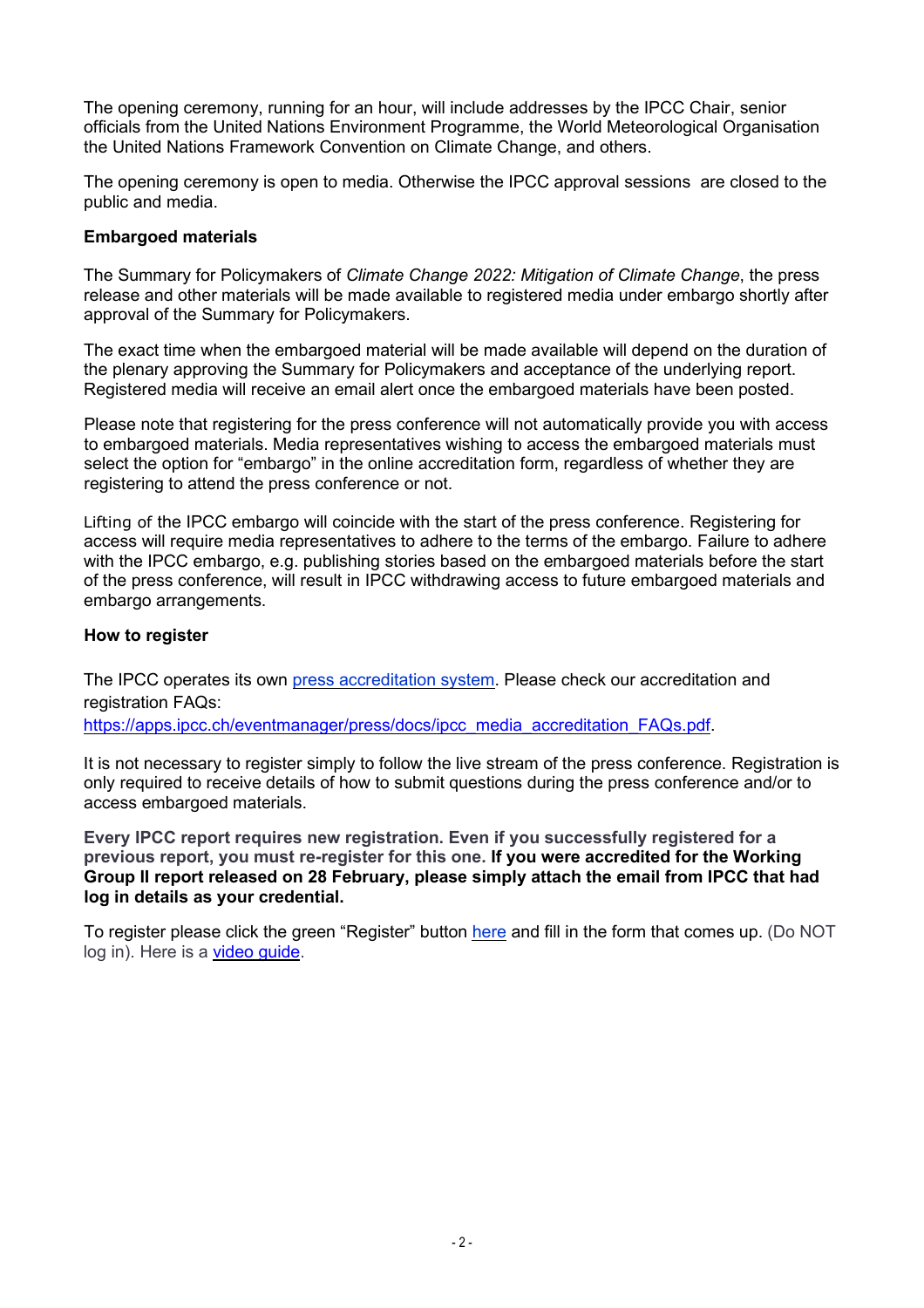|  | 옵<br>Username                                              | Welcome to the IPCC media registration system.<br>The system allows you to request accreditation in order to access:<br>• embargoed materials provided by the IPCC prior to a specific<br>press conference;<br>• the venue where a specific IPCC opening session or press<br>conference is taking place to be able to attend these in person,<br>when this is applicable; |  |
|--|------------------------------------------------------------|---------------------------------------------------------------------------------------------------------------------------------------------------------------------------------------------------------------------------------------------------------------------------------------------------------------------------------------------------------------------------|--|
|  | Password                                                   |                                                                                                                                                                                                                                                                                                                                                                           |  |
|  | Remember Me                                                |                                                                                                                                                                                                                                                                                                                                                                           |  |
|  | Login                                                      | • the links to the live stream of the opening ceremony and press<br>conference and the details of how to submit questions when                                                                                                                                                                                                                                            |  |
|  | or<br>automatically.<br>Register<br><b>Forgot Password</b> | attending the press conference virtually.<br>Requesting accreditation doesn't mean you will be granted access<br>Once your request is approved, through the same system you will be                                                                                                                                                                                       |  |
|  |                                                            | able to log in and access the relevant embargoed materials.<br>By accessing the system with these credentials, you agree to respect<br>the IPCC terms of embargo.                                                                                                                                                                                                         |  |
|  |                                                            | Please note that the request for accreditation is specific to a single<br>specific IPCC event. Therefore, you will need to register for each new<br>event separately, even if you have been granted access to the system<br>for previous meetings.                                                                                                                        |  |

Please ensure that you have scanned copies of your credentials ready when you start filling in the form, as the system will not allow you to proceed without uploading these. You can upload up to two files in JPG, PNG and PDF formats. Altogether these two files should not exceed 4MB in total.

The required credentials are:

- A letter of assignment requesting accreditation on official letterhead of a media organization, signed by the publisher, editor-in-chief, or assignment editor. It should include the name and duration of assignment of the journalist; and
- A valid press card; or a valid media accreditation badge for the United Nations in New York, Geneva, Vienna or Nairobi.
- If you do not have a press card, please submit 3 recent samples (i.e. from the last six months) of your work in a relevant area and a scanned copy of a valid photo ID or passport. These should be consolidated into a single PDF file.

Before filling in the form, please carefully read the guidelines below, which need to be followed by all users, including media representatives who have used the system before.

On the IPCC [media](https://apps.ipcc.ch/eventmanager/press/login.php) portal, follow the following steps:

- Click Register
- On the registration form, select the event;
- Select one or more of the following options: opening ceremony, press conference; embargoed materials. You can choose one, two or all three options (NB for this virtual meeting it is not necessary to register for the opening session);
- Fill in the rest of the form;
- Upload your credentials;
- Click "Submit";
- Read information on the pop-up window and click "I agree" to submit the form.
- A pop up window will appear informing you that your request has been submitted successfully.

The IPCC media team will review your credentials. Once you are registered to attend the press conference you will receive an email confirming your registration. If you request access to the embargoed materials, the email you receive will have credentials to use to log into the [system.](https://apps.ipcc.ch/eventmanager/press/) It will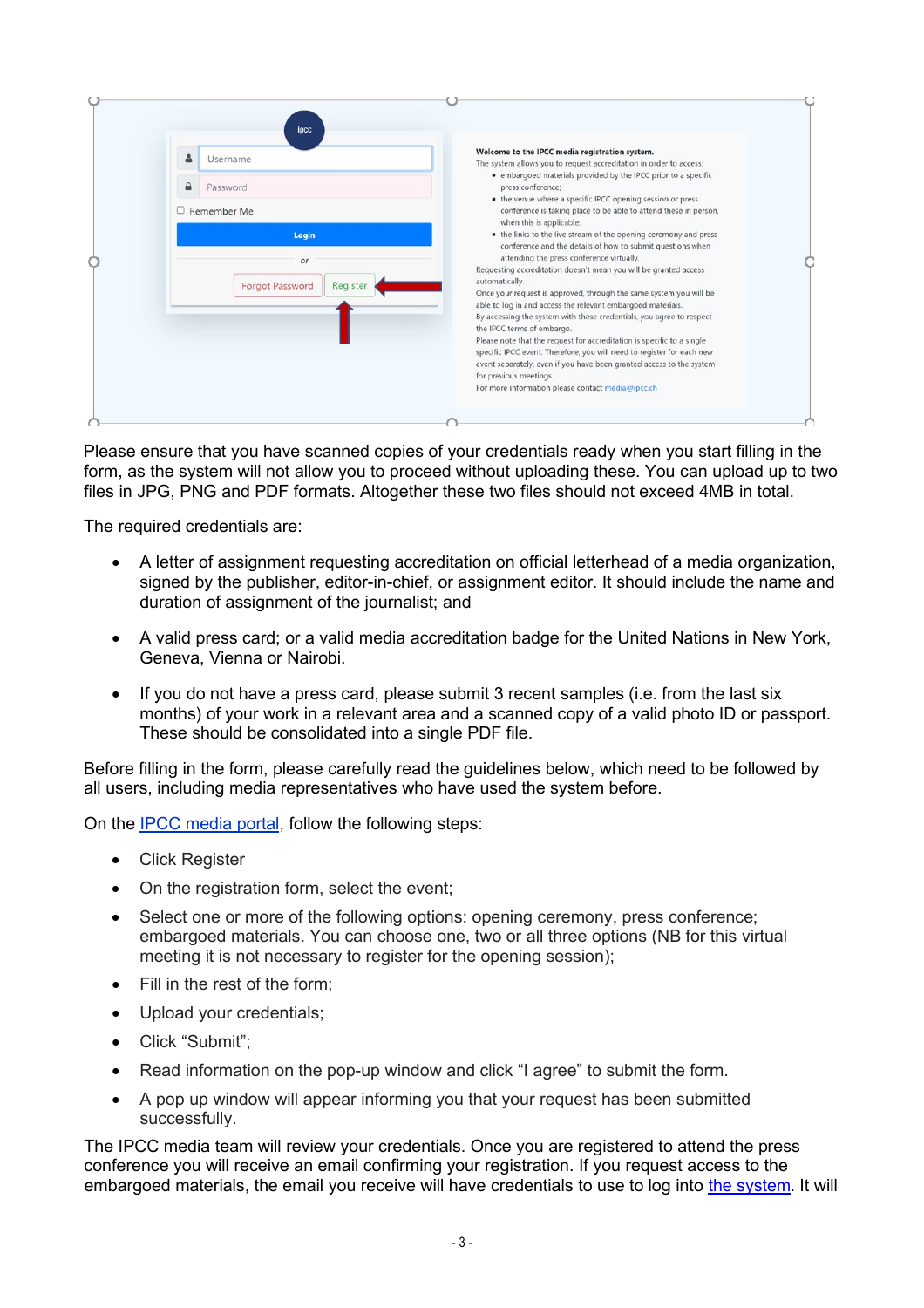take several days to process your registration. If your registration is incomplete, you will receive an email to correct it. Please put [ipcc-media@wmo.int](mailto:ipcc-media@wmo.int) and [media@ipcc.c](mailto:media@ipcc.cn)h on your list of safe senders.

Once you have log in details for the [media](https://apps.ipcc.ch/eventmanager/press/login.php) portal, to access [the system](https://apps.ipcc.ch/eventmanager/press/) you will need to agree to respect the terms of the embargo

If you have used the system before, the email that you receive will indicate that you should use "Your global IPCC password", which refers to your previous password. In case you have lost it, please click "Forgot password" on the IPCC media registration page.

The **deadline for the WGIII event registration is 11.59 pm CET on 30 March 2022**. We encourage you to register as soon as possible and not leave it to the last minute as the IPCC has limited capacity to deal with late or last-minute requests. The IPCC cannot guarantee that it will be able to review requests submitted after the deadline.

Each member of a media team should **register individually using their unique email address.**

Embargoed materials are strictly intended for the media covering the release of the report. Access may be extended to relevant bodies preparing communications activities and materials to coincide with the release of the report. Like media representatives, you will be required when registering and when accessing materials to agree to respect the terms of the embargo. When registering, your credentials will be an ID from your institution confirming your position, or a scanned copy of your business card and a general ID such as a passport or national identity card. For more details, click [here.](https://apps.ipcc.ch/eventmanager/press/docs/Accrediation_information_for_Comms_officers_and_authors21.pdf)

#### **Other arrangements**

The IPCC will advise nearer the time on how to request interviews with IPCC experts and scientists. IPCC will also share details on how to access the live stream of the press conference scheduled for 4 April. Media representatives who have registered for the press conference will also receive details on to submit questions during the press conference. We will also issue a further media advisory on arrangements for broadcasters.

**ENDS** 

*For more information contact:*

IPCC Press Office, Email: [media@ipcc.ch](mailto:media@ipcc.ch) 

Andrej Mahecic, + 41 22 730 8516, Werani Zabula, + 41 22 730 8120, Nina Peeva, + 41 22 730 8142 and Melissa Walsh +41 22 730 8532.



*Notes for Editors*

### **About the IPCC**

The Intergovernmental Panel on Climate Change (IPCC) is the UN body for assessing the science related to climate change. It was established by the United Nations Environment Programme (UNEP) and the World Meteorological Organization (WMO) in 1988 to provide political leaders with periodic scientific assessments concerning climate change, its implications and risks, as well as to put forward adaptation and mitigation strategies. In the same year the UN General Assembly endorsed the action by the WMO and UNEP in jointly establishing the IPCC. It has 195 member states.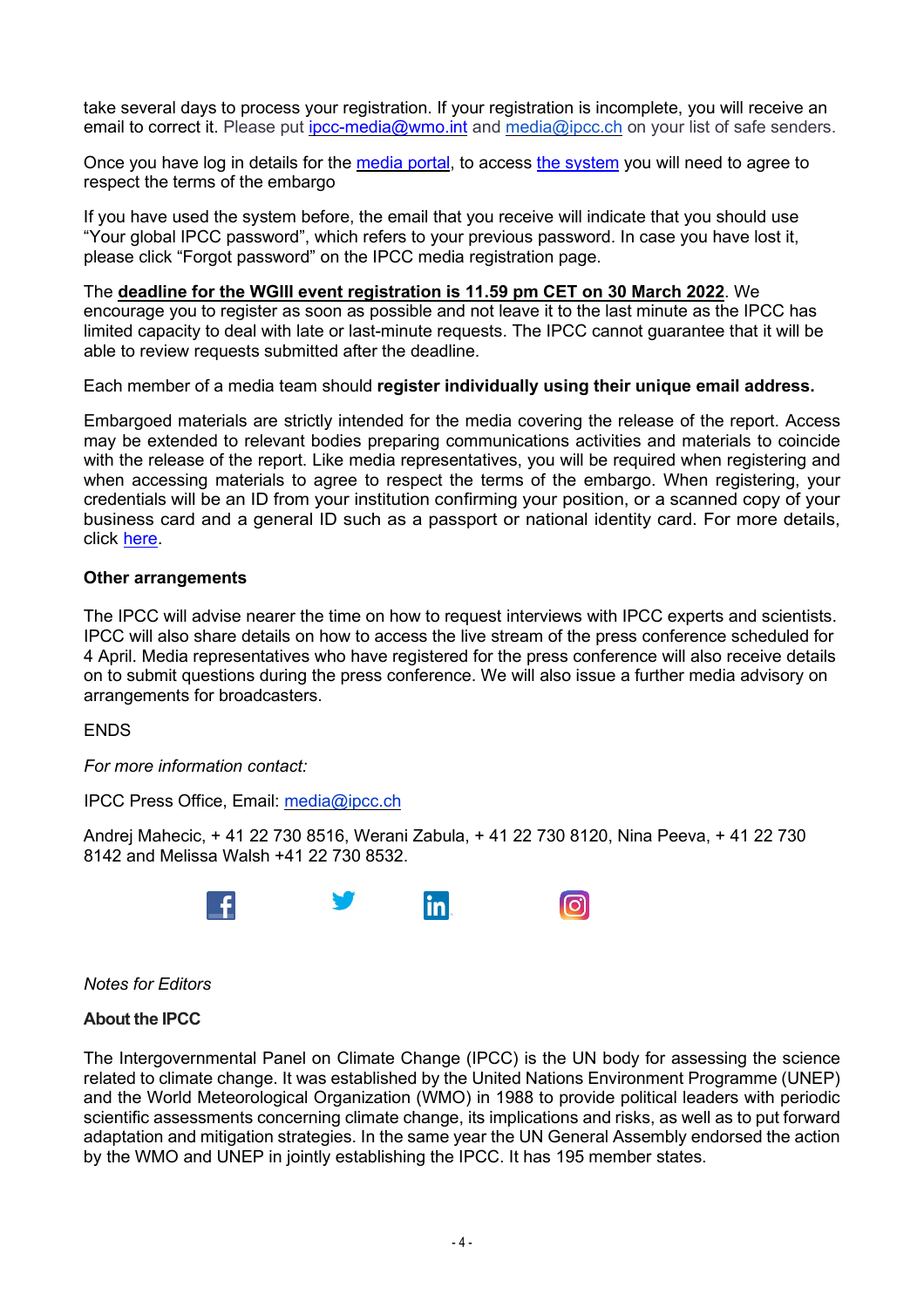Thousands of people from all over the world contribute to the work of the IPCC. For the assessment reports, experts volunteer their time as IPCC authors to assess the thousands of scientific papers published each year to provide a comprehensive summary of what is known about the drivers of climate change, its impacts and future risks, and how adaptation and mitigation can reduce those risks.

The IPCC has three working groups: [Working Group I,](https://www.ipcc.ch/working-group/wg1/) dealing with the physical science basis of climate change; [Working Group II,](https://www.ipcc.ch/working-group/wg2/) dealing with impacts, adaptation and vulnerability; and Working [Group III,](https://www.ipcc.ch/working-group/wg3/) dealing with the mitigation of climate change. It also has a [Task Force on National](https://www.ipcc.ch/working-group/tfi/)  [Greenhouse Gas Inventories](https://www.ipcc.ch/working-group/tfi/) that develops methodologies for measuring emissions and removals.

IPCC assessments provide governments, at all levels, with scientific information that they can use to develop climate policies. IPCC assessments are a key input into the international negotiations to tackle climate change. IPCC reports are drafted and reviewed in several stages, thus guaranteeing objectivity and transparency.

## **About the Sixth Assessment Cycle**

Comprehensive scientific assessment reports are published every 6 to 7 years; the latest, the Fifth [Assessment Report,](https://www.ipcc.ch/assessment-report/ar5/) was completed in 2014 and provided the main scientific input to the Paris Agreement.

At its 41st Session in February 2015, the IPCC decided to produce a [Sixth Assessment Report](https://www.ipcc.ch/assessment-report/ar6/) (AR6). At its 42nd Session in October 2015 it elected a new Bureau that would oversee the work on this report and Special Reports to be produced in the assessment cycle. At its 43rd Session in April 2016, it decided to produce three Special Reports, a Methodology Report and AR6.

The Working Group I contribution to the Sixth Assessment Report *[Climate Change 2021: the Physical](https://www.ipcc.ch/report/sixth-assessment-report-working-group-i/)  [Science Basis](https://www.ipcc.ch/report/sixth-assessment-report-working-group-i/)* was released on 9 August 2021.The Working Group II contribution, *[Climate Change](https://www.ipcc.ch/report/sixth-assessment-report-working-group-3/)  [2022: Impacts, Adaptation and Vulnerability,](https://www.ipcc.ch/report/sixth-assessment-report-working-group-3/)* was released on 28 February 2022.

More information about the Working Group III report, including its agreed outline, can be found [here.](https://www.ipcc.ch/report/sixth-assessment-report-working-group-3/)

The concluding Synthesis Report is due in autumn 2022.

The IPCC also publishes special reports on more specific issues between assessment reports.

*[Global Warming of 1.5°C,](https://www.ipcc.ch/sr15/) an IPCC special report on the impacts of global warming of 1.5 degrees Celsius above pre-industrial levels and related global greenhouse gas emission pathways, in the context of strengthening the global response to the threat of climate change, sustainable development, and efforts to eradicate poverty* was launched in October 2018.

*[Climate Change and Land,](https://www.ipcc.ch/srccl/) an IPCC special report on climate change, desertification, land degradation, sustainable land management, food security, and greenhouse gas fluxes in terrestrial ecosystems* was launched in August 2019, and the *[Special Report on the Ocean and Cryosphere in](https://www.ipcc.ch/srocc/)  [a Changing Climate](https://www.ipcc.ch/srocc/)* was released in September 2019.

In May 2019 the IPCC released the *[2019 Refinement to the 2006 IPCC Guidelines on National](https://www.ipcc.ch/report/2019-refinement-to-the-2006-ipcc-guidelines-for-national-greenhouse-gas-inventories/)  [Greenhouse Gas Inventories](https://www.ipcc.ch/report/2019-refinement-to-the-2006-ipcc-guidelines-for-national-greenhouse-gas-inventories/)*, an update to the methodology used by governments to estimate their greenhouse gas emissions and removals.

For more information visit [www.ipcc.ch.](http://www.ipcc.ch/)

The website includes [outreach materials](https://www.ipcc.ch/outreach-material/) including videos about the IPCC and video recordings from [outreach events](https://apps.ipcc.ch/outreach/) conducted as webinars or live-streamed events.

Most videos published by the IPCC can be found on our [YouTube](https://www.youtube.com/user/IPCCGeneva) channel.